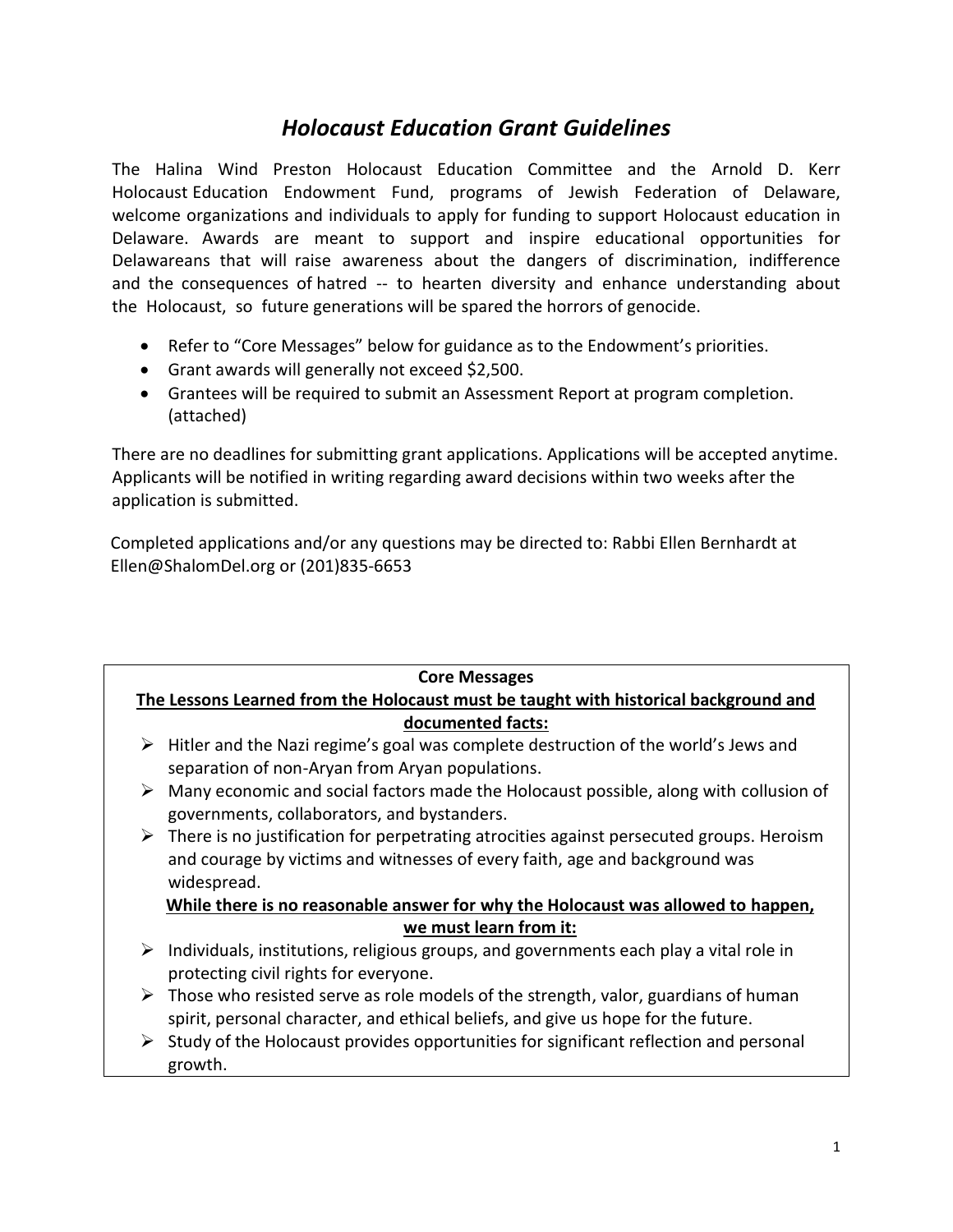## **Holocaust Education Grant Application**

**Date:** 

**Name of program/project:** 

**Individual & organization requesting funding:** 

**Address**:

Street

City **State** Zip

**Phone:** 

**Fax**:

**E-mail:**

**Amount Requested:** 

**\$**

**What is the anticipated timeline for the program/project?** 

**Have you previously applied to this organization for funds?** 

 Yes No

**If YES, please provide details:**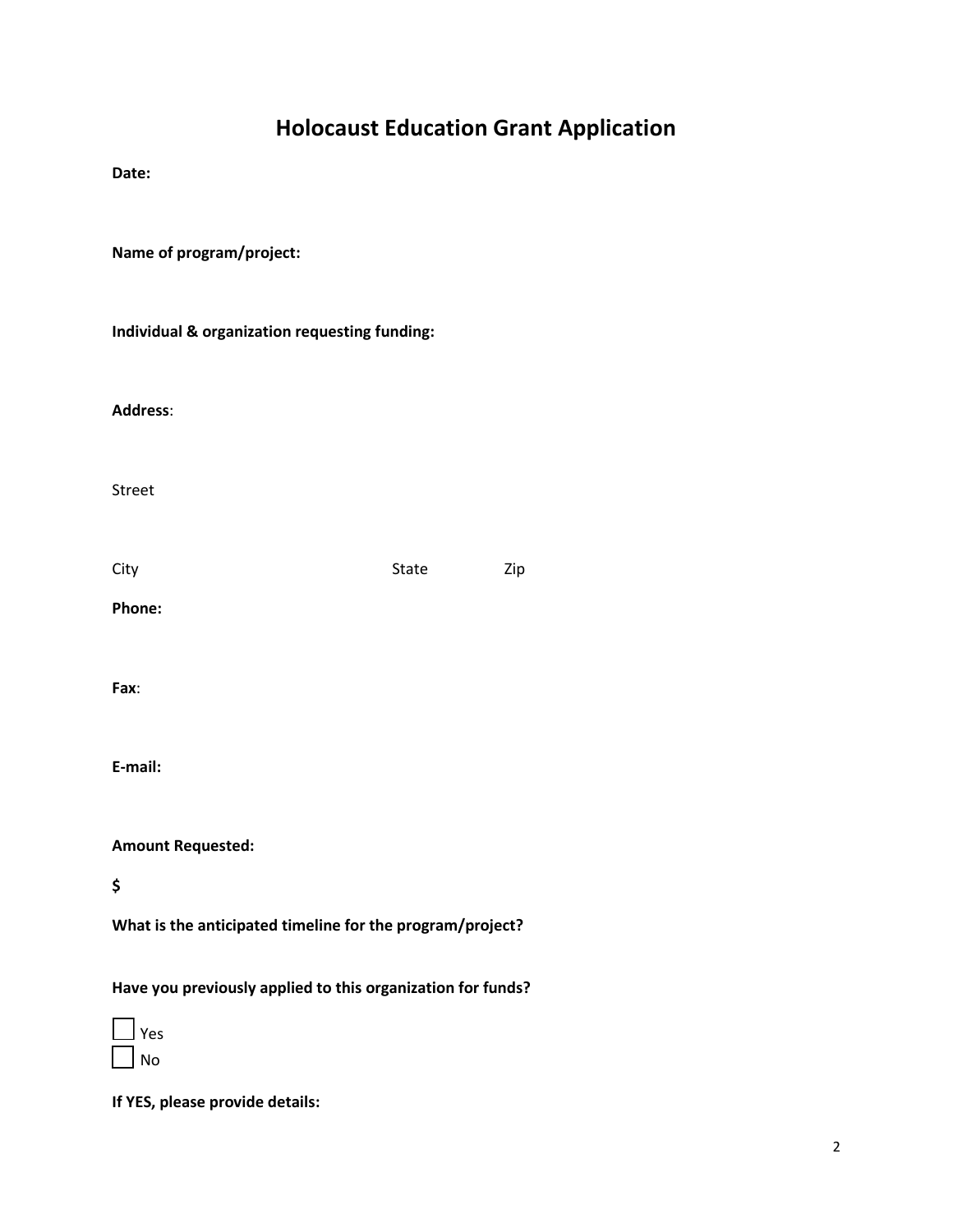## *Please use additional space as needed, and attach to completed application.*

**Describe the activities you intend to implement and how you plan to utilize the grant funds, please be specific:**

**What are your goals and objectives for this proposed program/project?**

**How will you measure the impact of the program/project?**

**What opportunities do the participants have for personal reflection and growth during the program activities?** 

**What sector of the community do you plan to serve through of this grant?**

**How will you publicize the program/project, if it is open to the public?**

**What challenges do you anticipate during this program/project?**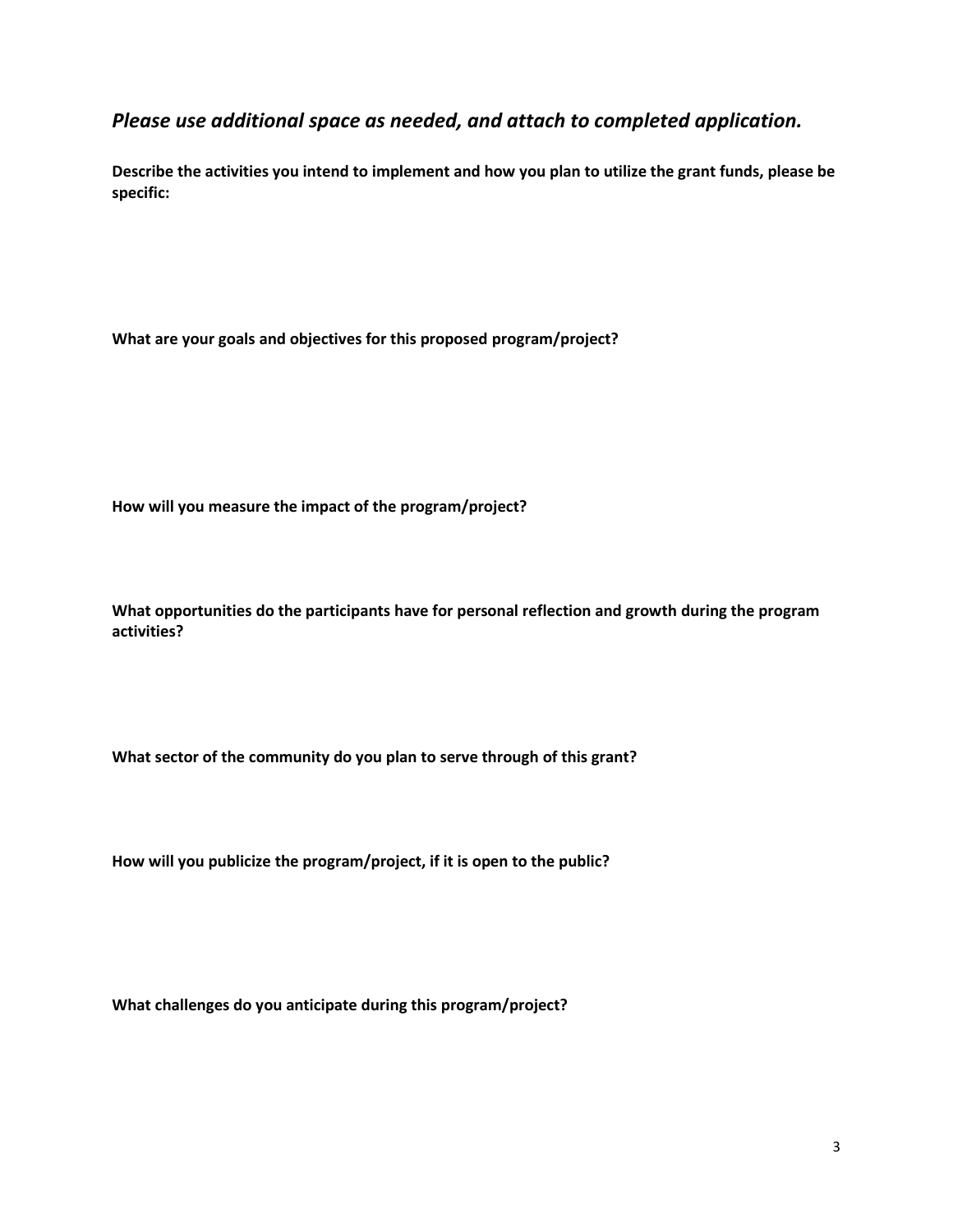**Please provide an itemized budget of actual program expenses. Include a detailed accounting of how grant dollars will be spent and include all in-kind items.**

**What other sources of funding will support this program/project, and in what amounts?**

**What other sources of funding will you seek, If not awarded full funding from this grant request?**

*For Teachers/Educators Only:*

**How many years have you studied or taught about the Holocaust?**

**What, if any, Holocaust education training have you completed?**

**Is a unit in Holocaust education being taught in conjunction with this request for funds?**

*I certify, to the best of my knowledge, that all information contained in this grant proposal is correct. If funding is awarded, through this grant request, in total or in part, the proceeds from such funding will not be distributed or utilized for any other purpose than described herein, and that any unused portion of this funding will be returned to The Holocaust Education Endowment Fund, Jewish Federation of Delaware. I further certify that funds granted through this request will not benefit any organization or individual supporting or engaged in unlawful activities.* 

**Signature** Date **Date** 

**Title Organization**